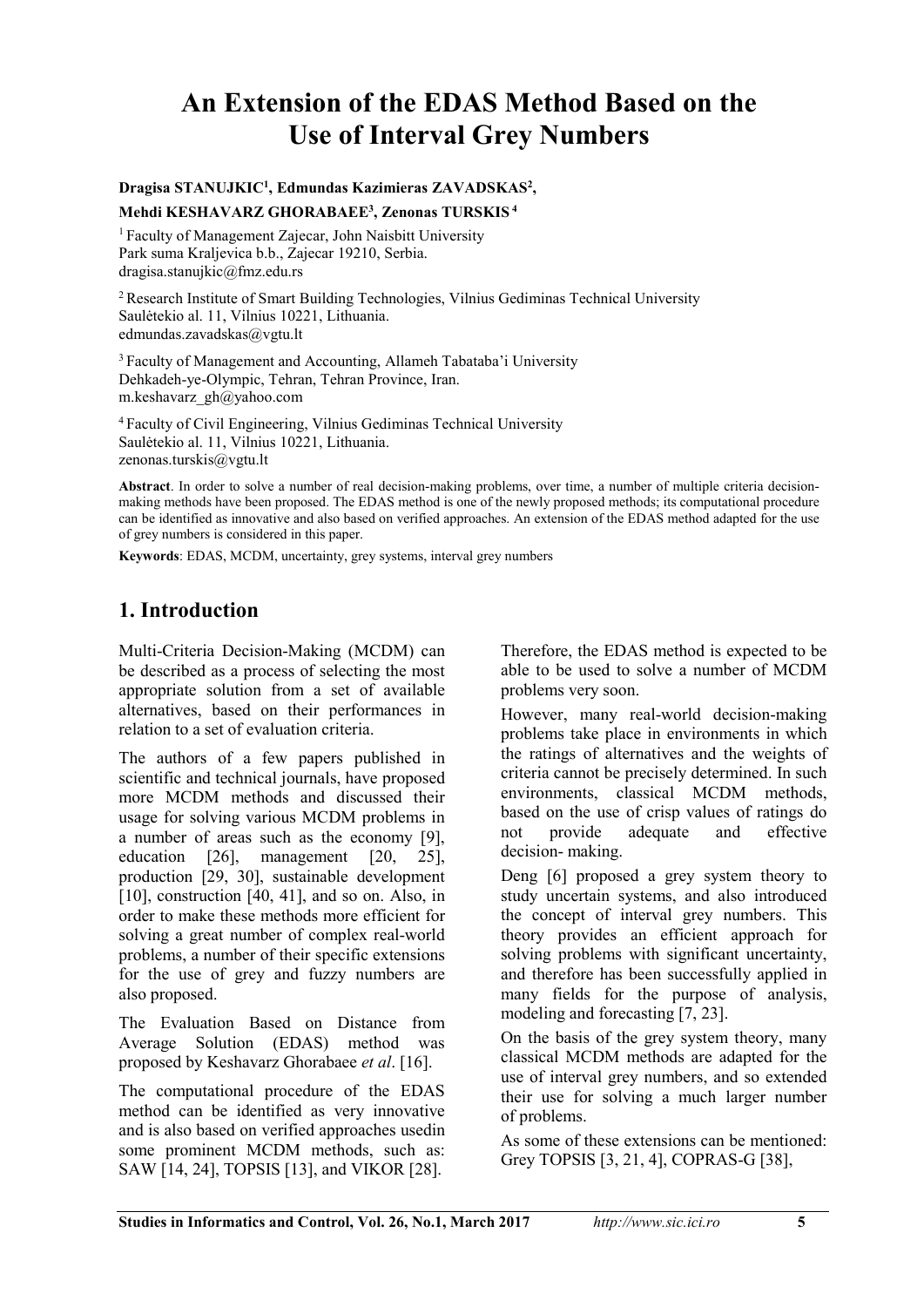SAW-G [4], WASPAS-G [40, 35, 19], the grey extension of the ARAS-G method [36], Grey AHP [1], and so on.

The above-mentioned grey extensions of MCDM methods are successfully used for solving a large number of different problems from different fields, such as selecting<br>suppliers in the green supply chain suppliers in the green supply chain management [22], selecting the most rational redevelopment solution of former industrial buildings with emphasis on sustainable development [29], the air traffic management [37], the supply chain performance benchmarking [18], grasp the ambiguity which exists in the utilized information and the fuzziness that appears in the human judgments and preferences [27], assessment of structural systems of high-rise buildings [33], social media platform selection [34], the robot selection [5], material selection [2], rank classification algorithms [17], personnel selection [11], evaluation of artists [12], upgrading the old monumental buildings to contemporary norms [31], and so on.

In order to enable the use of the EDAS methods for solving a much larger number of decision-making problems, i.e. problems placed in imprecise and uncertain environments, a grey extension of the EDAS method is proposed in this paper.

Therefore, the remaining part of the paper is organized as follows: In Section 2 some basic elements of the grey system theory are presented. In Section 3 the EDAS method is presented and in the subsection 3.1 an extension of the EDAS method adopted for the use of interval grey numbers is proposed. In section 4 a numerical illustration borrowed from the literature is considered in order to verify the proposed approach. Finally Section 5 presents the conclusions.

# **2. The basic elements of the grey system theory**

The grey system theory is identified as an effective methodology that can be used to solve uncertain problems with partially known information.

In the grey system theory, all information can be classified into three categories that are labelled with corresponding colours - white, grey and black. There are also several types of grey numbers such as: grey numbers with only upper limits, grey numbers with only lower limits, black and white numbers and so on.

A grey number, denoted as  $\otimes x$ , is such a number whose exact value is unknown, but a range within which the value lies is known. A grey number with known upper,  $\bar{x}$ , and lower, *x* , bounds but unknown distribution information for  $x$  is called the interval grey number [21]:

⊗*x* =  $[x, \bar{x}]$  =  $[x' \in x \mid x \le x' \le \bar{x}]$  (1)

The degree of greyness is an important characteristic of grey numbers, determined as the distance between its bounds  $\bar{x} - x$ .

When the degree of the greyness of an interval grey number increases, i.e., when the distance between such bounds increases and the bounds tends to infinity,  $x \rightarrow -\infty$  and  $\bar{x} \rightarrow +\infty$ , then the interval grey number tends to become a black number. In contrast to the previous one, when the degree of greyness decreases, then the interval grey number tends to become a white number; finally when upper and lower bounds are equal,  $x = \overline{x}$ , an interval grey number becomes a white (crisp) number.

*The basic operations of interval grey numbers*. Let  $\otimes x_1 = [x_1, \overline{x}_1]$  and  $\otimes x_2 = [x_2, \overline{x}_2]$  be two interval grey numbers, and *k* is a positive real number. The basic operations of the interval grey numbers  $\otimes x_1$ and  $\otimes x_2$  are defined as follows [8]:

$$
\otimes x_1 + \otimes x_2 = \left[ \underline{x}_1 + \underline{x}_2, \ \overline{x}_1 + \overline{x}_2 \right],\tag{2}
$$

$$
\otimes x_1 - \otimes x_2 = [\underline{x}_1 - \overline{x}_2, \ \overline{x}_1 - \underline{x}_2], \tag{3}
$$

$$
\otimes x_1 \times \otimes x_2 = [\underline{x}_1 \underline{x}_2, \ \overline{x}_1 \overline{x}_2], \tag{4}
$$

$$
\otimes x_1 \div \otimes x_2 = \left[\frac{x_1}{\overline{x}_2}, \frac{\overline{x}_1}{\underline{x}_2}\right],\tag{5}
$$

$$
k \otimes x_1 = k \otimes [\underline{x}_1, \overline{x}_1] = [k \underline{x}_1, k \overline{x}_1]. \tag{6}
$$

*The whitened value.* The whitened value of an interval grey number  $x_{(\lambda)}$  is a crisp number whose possible values lie between the upper and lower bounds of the interval grey number  $\otimes x$ . For the given interval grey number ⊗*x* =  $[x, \overline{x}]$  the whitened value  $x_{(λ)}$  can be determined as follows:

$$
x_{(\lambda)} = (1 - \lambda) \underline{x} + \lambda \overline{x} \,. \tag{7}
$$

where  $\lambda$  denotes the whitening coefficient and  $\lambda \in [0,1]$ . In the particular case, when  $\lambda = 0.5$ Eq. (7) obtains the following form: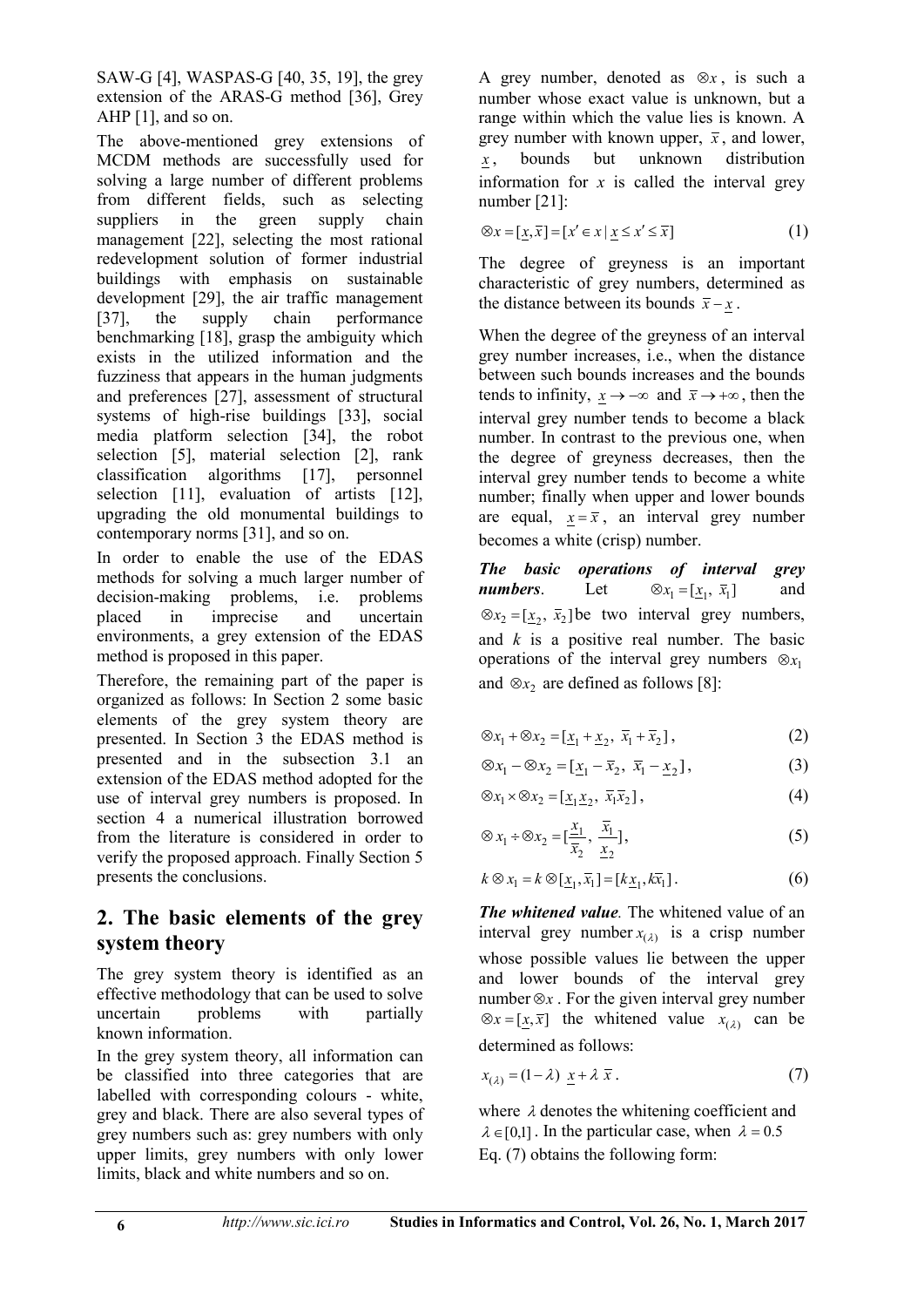$$
x_{(\lambda=0.5)} = \frac{1}{2} (\underline{x} + \overline{x})
$$
 (8)

#### **3. The EDAS method**

As previously mentioned, the EDAS is introduced by Keshavarz Ghorabaee *et al*. [16], and therefore it can be stated as a newlyproposed method. A fuzzy extension of this method was also developed by Keshavarz Ghorabaee *et al*. [15].

The basic ideas of the EDAS method are the use of two distance measures, namely the Positive Distance from Average (PDA) and the Negative Distance from Average (NDA); and that the evaluation of the alternatives is done according to higher values of the PDA and lower values of the NDA.

The computational procedure of the EDAS method, for a decision-making problem with *m* criteria and *n* alternatives, can be presented as follows (some labels used in the original EDAS method have been modified in order to make it easier the presentation of the new extension of the EDAS method proposed in the next section):

**Step** 1. Select the available alternatives, the most important criteria that describe the alternatives, and construct the decision-making matrix *X*, shown as follows:

$$
X = \begin{bmatrix} x_{11} & x_{12} & \cdots & x_{1n} \\ x_{12} & x_{22} & \cdots & x_{2n} \\ \vdots & \vdots & \vdots & \vdots \\ x_{1n} & x_{2n} & \cdots & x_{mn} \end{bmatrix},
$$
 (9)

where  $x_{ij}$  denotes the performance rating of the alternative *i* on the criterion *j*. We shall suppose that all  $x_{ij}$  are positive numbers.

**Step** 2. Determine the average solution according to all criteria, shown as follows:

$$
x_j^* = (x_1, x_2, \cdots, x_n), \tag{10}
$$

where

$$
x_j^* = \frac{\sum_{i=1}^m x_{ij}}{m} \tag{11}
$$

*Step* 3. Calculate the positive distance from average  $d_{ij}^+$  and the negative distance from average  $d_{ij}^-$ , according to the type of criteria (benefit and cost), shown as follows:

$$
d_{ij}^{+} = \begin{cases} \frac{\max(0, (x_{ij} - x_{j}^{*}))}{x_{j}^{*}}; & j \in \Omega_{\max} \\ \frac{\max(0, (x_{j}^{*} - x_{ij}))}{x_{j}^{*}}; & j \in \Omega_{\min} \end{cases}
$$
(12)  

$$
d_{ij}^{-} = \begin{cases} \frac{\max(0, (x_{j}^{*} - x_{ij}))}{x_{j}^{*}}; & j \in \Omega_{\max} \\ \frac{\max(0, (x_{ij} - x_{j}^{*}))}{x_{j}^{*}}; & j \in \Omega_{\min} \end{cases}
$$
(13)

where  $\Omega_{\text{max}}$  and  $\Omega_{\text{min}}$  denotes the set of the benefit criteria and the cost criteria, respectively, and  $x_j^*$  is a positive real number.

*Step* 4. Suppose that a vector  $w=(w_1,w_2,...,w_n)$ of nonnegative weights is given. Determine the weighted sum of PDA,  $Q_i^+$ , and the weighted sum of NDS,  $Q_i^-$ , for all alternatives, as follows:

$$
Q_i^+ = \sum_{j=1}^n w_j d_{ij}^+, \tag{14}
$$

$$
Q_i^- = \sum_{j=1}^n w_j d_{ij}^-, \qquad (15)
$$

where  $w_i$  denotes nonnegative weight of the criterion *j*.

*Step* 5. Normalize the values of the weighted sum of the PDA and the weighted sum of the NDA for all alternatives, shown as follows:

$$
S_i^+ = \frac{Q_i^+}{\max_k Q_k^+},
$$
\n(16)

$$
S_i^- = 1 - \frac{Q_i^-}{\max_k Q_k^-},
$$
\n(17)

where  $S_i^+$  and  $S_i^-$  denote the normalized weighted sum of the PDA and the NDA, respectively.

*Step* 6. Calculate the appraisal score *Si* for all alternatives, as follows:

$$
S_i = \frac{1}{2} (S_i^+ + S_i^-) \,. \tag{18}
$$

*Step* 7. Rank the alternatives according to the decreasing values of appraisal score. The alternative with the highest  $S_i$  is the best choice among the candidate alternatives.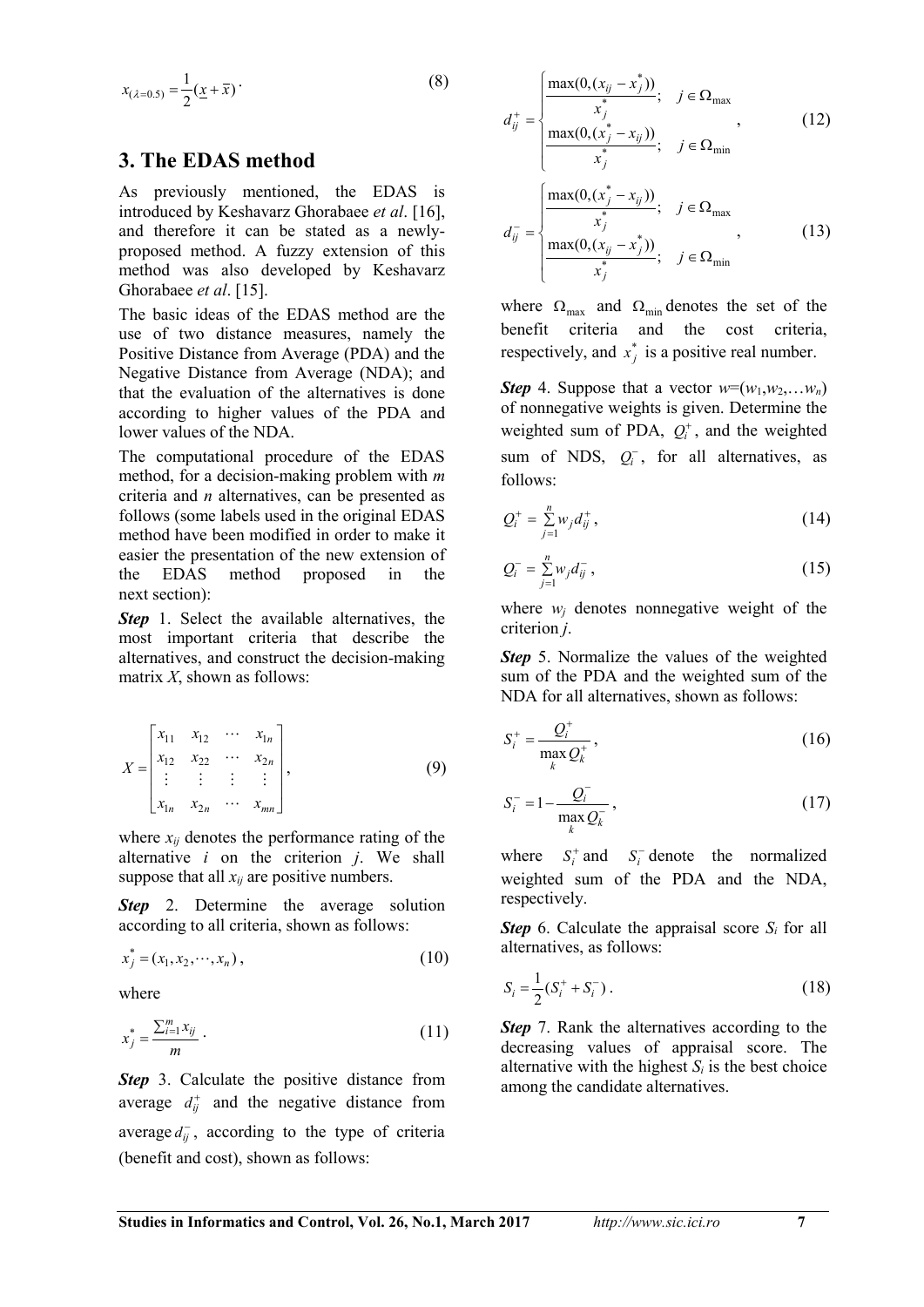#### **3.1 The extension of the EDAS method adopted for the use of grey numbers**

An extension of the EDAS method adopted for the use of grey numbers is proposed in this section.

Let us suppose a decision-making problem in which *m* alternatives are evaluated on the basis of *n* criteria, where performance ratings are not exactly known and therefore they are given as the grey number  $\otimes x_{ij} = [\underline{x}_{ij}, \overline{x}_{ij}]$  where  $\underline{x}_{ij}$  and  $\bar{x}_{ij}$  denote the minimal and the maximal expected performance ratings of the alternative *i* with respect to the criterion *j*. Then, the computational procedure of the proposed extension of the EDAS method can be expressed concisely though the following steps:

**Step** 1. Construct the grey decision-making matrix as follows:

$$
\otimes X = \begin{bmatrix} [\underline{x}_{11}, \overline{x}_{11}] & [\underline{x}_{12}, \overline{x}_{12}] & \cdots & [\underline{x}_{1n}, \overline{x}_{1n}] \\ [\underline{x}_{21}, \overline{x}_{21}] & [\underline{x}_{22}, \overline{x}_{22}] & \cdots & [\underline{x}_{2n}, \overline{x}_{2n}] \\ \vdots & \vdots & \vdots & \vdots \\ [\underline{x}_{m1}, \overline{x}_{m2}] & [\underline{x}_{m2}, \overline{x}_{m2}] & \cdots & [\underline{x}_{mn}, \overline{x}_{mn}] \end{bmatrix} (19)
$$

whose elements  $\otimes x_{ij} = [\underline{x}_{ij}, \overline{x}_{ij}]$  are grey numbers.

*Step* 2. Determine the grey average solution according to all criteria, as follows:

$$
\otimes x_j^* = (\left[\underline{x}_1^*, \overline{x}_1^*\right], \left[\underline{x}_2^*, \overline{x}_2^*\right], \cdots, \left[\underline{x}_n^*, \overline{x}_n^*\right]),\tag{20}
$$

where:

$$
\underline{x}_j^* = \frac{\sum_{i=1}^m \underline{x}_{ij}}{m}, \text{ and} \tag{21}
$$

$$
\overline{x}_j^* = \frac{\sum_{i=1}^m \overline{x}_{ij}}{m} \,. \tag{22}
$$

**Step** 3. Calculate the grey PDA,  $\otimes d_{ij}^+ = [\underline{d}_{ij}^+, \overline{d}_{ij}^+]$ , and the grey NDA,  $\otimes d_{ii}^- = [d_{ii}^-, \overline{d}_{ii}^-]$ , according to the benefit and cost criteria.

In accordance with Eq. (3) the lower  $d_{ij}^{\dagger}$  and the upper  $\overline{d}_{ij}^+$  bounds of grey PDA can be determined as follows:

$$
\underline{d}_{ij}^{+} = \begin{cases}\n\frac{\max(0, (\underline{x}_{ij} - \overline{x}_{j}^{*}))}{0.5(\underline{x}_{j}^{*} + \overline{x}_{j}^{*})}; & j \in \Omega_{\max} \\
\frac{\max(0, (\underline{x}_{j}^{*} - \overline{x}_{ij}))}{0.5(\underline{x}_{j}^{*} + \overline{x}_{j}^{*})}; & j \in \Omega_{\min}\n\end{cases}
$$
\n(23)

$$
\overline{d}_{ij}^{+} = \begin{cases}\n\frac{\max(0, (\overline{x}_{ij} - \underline{x}_{j}^{*}))}{0.5(\underline{x}_{j}^{*} + \overline{x}_{j}^{*})}; & j \in \Omega_{\max} \\
\frac{\max(0, (\overline{x}_{j}^{*} - \underline{x}_{ij}))}{0.5(\underline{x}_{j}^{*} + \overline{x}_{j}^{*})}; & j \in \Omega_{\min}\n\end{cases}
$$
\n(24)

Similarly, the lower  $\underline{d}_{ij}^-$  and the upper  $\overline{d}_{ij}^$ bounds of the grey NDA can be determined, as follows:

$$
\underline{d}_{ij}^{-} = \begin{cases}\n\frac{\max(0, (\underline{x}_{j}^{*} - \overline{x}_{ij}))}{0.5(\underline{x}_{j}^{*} + \overline{x}_{j}^{*})}; & j \in \Omega_{\max} \\
\frac{\max(0, (\underline{x}_{ij} - \underline{x}_{j}^{*}))}{0.5(\underline{x}_{j}^{*} + \overline{x}_{j}^{*})}; & j \in \Omega_{\min} \\
\frac{\max(0, (\overline{x}_{j}^{*} - \underline{x}_{ij}))}{0.5(\underline{x}_{j}^{*} + \overline{x}_{j}^{*})}; & j \in \Omega_{\max} \\
\frac{\max(0, (\overline{x}_{ij}^{*} - \underline{x}_{j}^{*}))}{0.5(\underline{x}_{j}^{*} + \overline{x}_{j}^{*})}; & j \in \Omega_{\min} \\
\frac{0.5(\underline{x}_{j}^{*} + \overline{x}_{j}^{*})}{0.5(\underline{x}_{j}^{*} + \overline{x}_{j}^{*})}; & j \in \Omega_{\min}\n\end{cases}
$$
\n(26)

*Step* 4. Determine the weighted sum of the grey PDA,  $\otimes Q_i^+ = [Q_i^+, \overline{Q_i}^+]$ , and the weighted sum of the grey NDA,  $\otimes Q_i^- = [Q_i^-, \overline{Q_i}^-]$ , for all alternatives, shown as follows:

$$
\underline{Q}_{i}^{+} = \sum_{j=1}^{n} w_{j} \underline{d}_{ij}^{+}, \qquad (27)
$$

$$
\overline{Q}_i^+ = \sum_{j=1}^n w_j \overline{d}_{ij}^+, \qquad (28)
$$

$$
\underline{Q}_{i}^{-} = \sum_{j=1}^{n} w_{j} \underline{d}_{ij}^{-}, \text{ and} \qquad (29)
$$

$$
\overline{Q}_i^- = \sum_{j=1}^n w_j \overline{d}_{ij}^- \,. \tag{30}
$$

*Step* 5. Normalize the values of the weighted sum of the grey PDA and the weighted sum of the grey NDA for all alternatives, shown as follows:

$$
\underline{S}_{i}^{+} = \frac{\underline{Q}_{i}^{+}}{\max_{k} \overline{Q}_{k}^{+}},
$$
\n(31)

$$
\overline{S}_i^+ = \frac{\overline{Q}_i^+}{\max_k \overline{Q}_k^+},
$$
\n(32)

$$
\underline{S}_{i}^{-} = 1 - \frac{\overline{Q}_{i}^{-}}{\max_{k} \overline{Q}_{k}^{+}}, \text{ and} \qquad (33)
$$

$$
\overline{S}_i^- = 1 - \frac{\underline{Q}_i^-}{\max_k \overline{Q}_k^+},\tag{34}
$$

where  $\sum_{i}^{+}$  and  $\overline{S}_{i}^{+}$  denote the lower and the upper bounds of the normalized weighted sum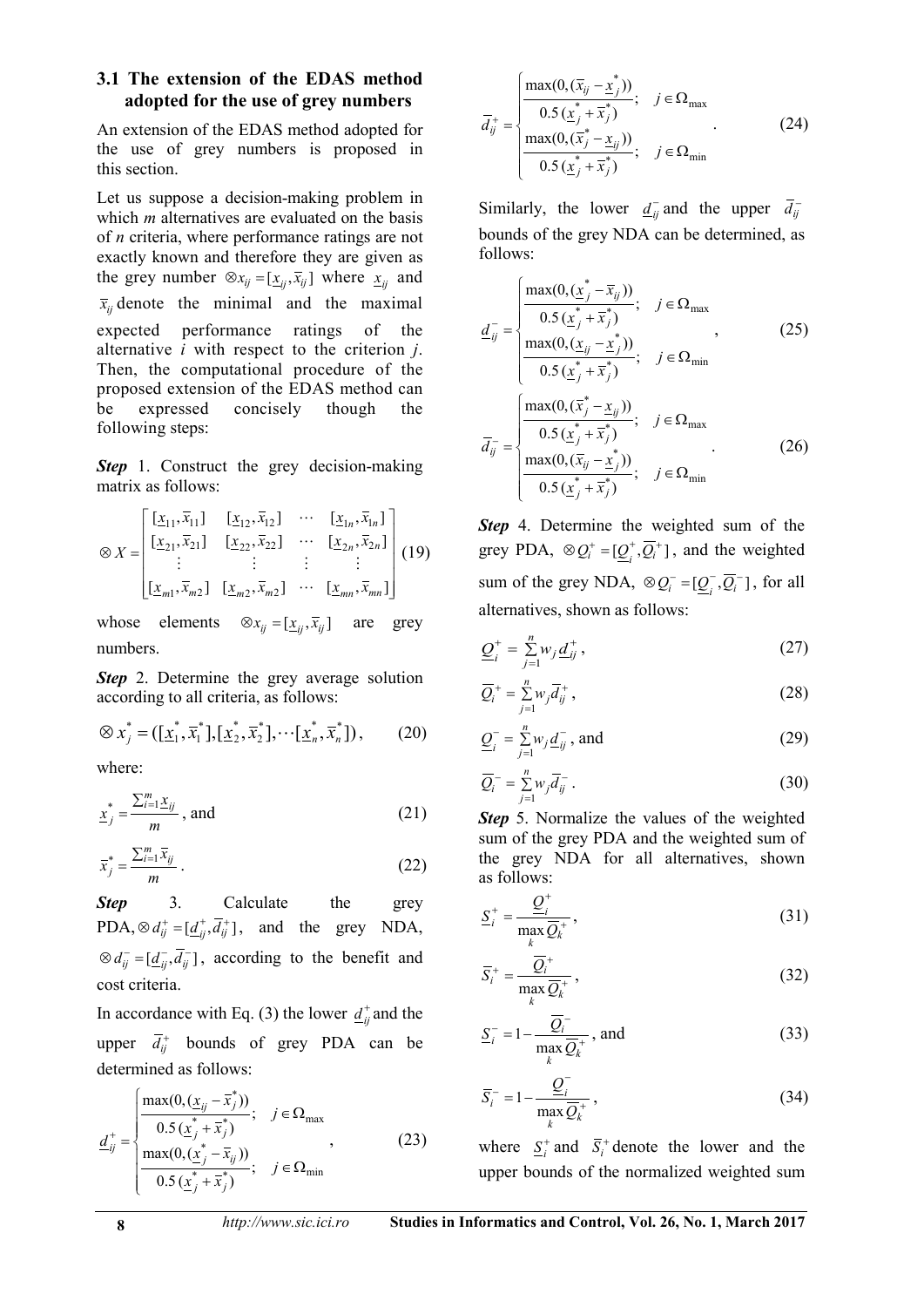of the grey PDA,  $\otimes S_i^+ = [\underline{S}_i^+, \overline{S}_i^+]$ , and  $\underline{S}_i^-$  and  $\overline{S}_i$ <sup>-</sup> denote the lower and the upper bounds of the normalized weighted sum of the grey NDA,  $\otimes S_i^- = [\underline{S}_i^-, \overline{S}_i^-]$ , respectively.

*Step* 6. Calculate the appraisal score  $S_i$  for all alternatives, as follows:

$$
S_i = \frac{1}{4} \left( \underline{S}_i^+ + \overline{S}_i^+ + \underline{S}_i^- + \overline{S}_i^- \right), \text{or}
$$
 (35)

$$
S_i = \frac{1}{2} \left[ (1 - \alpha)(\underline{S}_i^- + \underline{S}_i^+) + \alpha(\overline{S}_i^- + \overline{S}_i^+) \right], \qquad (36)
$$

when decision-makers want to give different importance to lower or upper bounds of the grey interval or want to perform some analysis.

**Step** 7. Rank the alternatives according to the decreasing values of appraisal score.

The alternative with the highest  $S_i$  is the best choice among the candidate alternatives.

## **4. A numerical illustration**

In this section a numerical illustration is considered in order to explain the proposed approach. The numerical illustration of a selection of contractors for a construction project, adopted from [38], is applied to illustrate the feasibility of the proposed extension. The selected criteria, the criteria weights and the optimization directions are shown in Table 1.

The grey average solution obtained by using Eqs. (21) and (22) are shown in Table 2.

The positive and negative grey distances from the average are shown in Table 3 and Table 4.

|                | Criteria  |       |                |                        |                                              |                 |                     |                 |  |
|----------------|-----------|-------|----------------|------------------------|----------------------------------------------|-----------------|---------------------|-----------------|--|
|                | Technical |       | Financial      |                        | Integrated contractual and<br>administrative |                 | Time of the project |                 |  |
|                | (score)   |       |                | (thousand $\epsilon$ ) | (score)                                      |                 | (days)              |                 |  |
| Optimization   | max       |       |                | max                    |                                              | max             |                     | min             |  |
| $W_i$          | 0.15      |       |                | 0.4                    | 0.2                                          |                 | 0.25                |                 |  |
|                | Cı        |       |                | C <sub>2</sub>         | $C_3$                                        |                 | $C_4$               |                 |  |
| Contractors    |           | $u_1$ | l <sub>2</sub> | u <sub>2</sub>         | $l_3$                                        | $\mathcal{U}$ 3 | l4                  | $\mathcal{U}$ 4 |  |
| A <sub>1</sub> | 64        | 85    | 50             | 55                     | 60                                           | 80              | 75                  | 80              |  |
| A <sub>2</sub> | 57        | 81    | 52             | 56                     | 62                                           | 76              | 70                  | 75              |  |
| $A_3$          | 61        | 78    | 55             | 58                     | 53                                           | 61              | 70                  | 75              |  |
| A4             | 59        | 93    | 54             | 62                     | 55                                           | 72              | 80                  | 90              |  |
| A5             | 63        | 89    | 61             | 68                     | 54                                           | 63              | 65                  | 78              |  |

**Table 1.** The initial decision-making matrix

**Table 2.** The grey average solution

|                   |                                                                                       |  |  | $u_2$ |  | $\mathcal{U}$ 3 |  |  |
|-------------------|---------------------------------------------------------------------------------------|--|--|-------|--|-----------------|--|--|
| $\otimes x^*_{i}$ | $\begin{array}{cccccccc} \end{array}$ 60.80 85.20 54.40 59.80 56.80 70.40 72.00 79.60 |  |  |       |  |                 |  |  |

**Table 3.** The positive grey distance from the average

| Criterial      |       |                 |                | - 2   |       |                 |       |                 |
|----------------|-------|-----------------|----------------|-------|-------|-----------------|-------|-----------------|
| Alternatives   |       | $\mathcal{U}$ 1 | l <sub>2</sub> | $u_2$ | l3    | $\mathcal{U}$ 3 | l4    | $\mathcal{U}$ 4 |
| A1             | 0.000 | 0.332           | 0.000          | 0.011 | 0.000 | 0.365           | 0.000 | 0.061           |
| A <sub>2</sub> | 0.000 | 0.277           | 0.000          | 0.028 | 0.000 | 0.302           | 0.000 | 0.127           |
| A <sub>3</sub> | 0.000 | 0.236           | 0.000          | 0.063 | 0.000 | 0.066           | 0.000 | 0.127           |
| A4             | 0.000 | 0.441           | 0.000          | 0.133 | 0.000 | 0.239           | 0.000 | 0.000           |
| A5             | 0.000 | 0.386           | 0.021          | 0.238 | 0.000 | 0.097           | 0.000 | 0.193           |

**Table 4.** The negative grey distance from the average

| Criteria       |       |       |       |       |       |                 |       |       |
|----------------|-------|-------|-------|-------|-------|-----------------|-------|-------|
| Alternatives   |       | $u_1$ | l2    | $u_2$ | l3    | $\mathcal{U}$ 3 | l4    | $u_4$ |
| A <sub>1</sub> | 0.000 | 0.290 | 0.000 | 0.172 | 0.000 | 0.164           | 0.000 | 0.106 |
| A2             | 0.000 | 0.386 | 0.000 | 0.137 | 0.000 | 0.132           | 0.000 | 0.040 |
| Aз             | 0.000 | 0.332 | 0.000 | 0.084 | 0.000 | 0.274           | 0.000 | 0.040 |
| A4             | 0.000 | 0.359 | 0.000 | 0.102 | 0.000 | 0.242           | 0.005 | 0.237 |
| A5             | 0.000 | 0.304 | 0.000 | 0.000 | 0.000 | 0.258           | 0.000 | 0.079 |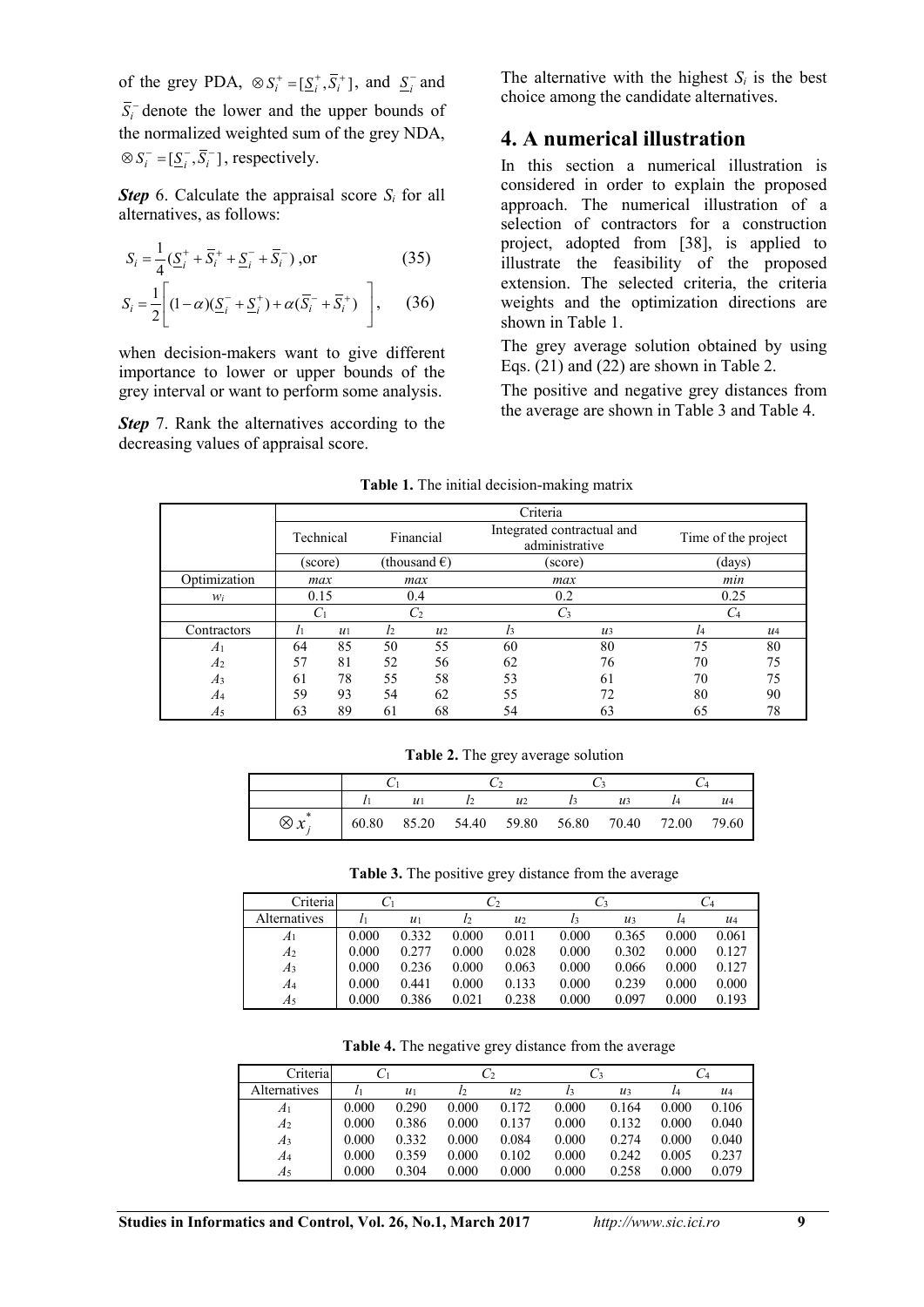The weighted and normalized weighted grey sums of positive and negative distances from the average, obtained by using Eqs.  $(27)$  to (34), are shown in Table 5.

**Table 5.** The weighted and the normalized weighted grey sums of positive and negatives distances from the average

|                | $\otimes Q_i^+$ |       | $\otimes Q_i$ |       | $\otimes S_i^+$ |         | $\otimes S_i^-$   |                         |
|----------------|-----------------|-------|---------------|-------|-----------------|---------|-------------------|-------------------------|
| Alternatives   |                 |       |               |       | $S_i^+$         | $S_i^+$ | $\underline{S}_i$ | $\boldsymbol{\omega}_i$ |
| A <sub>1</sub> | 0.000           | 0.142 | 0.000         | 0.171 | 0.000           | 0.643   | 0.153             | 1.000                   |
| A <sub>2</sub> | 0.000           | 0.145 | 0.000         | 0.149 | 0.000           | 0.655   | 0.264             | 1.000                   |
| A <sub>3</sub> | 0.000           | 0.105 | 0.000         | 0.148 | 0.000           | 0.477   | 0.268             | 1.000                   |
| $A_4$          | 0.000           | 0.167 | 0.001         | 0.202 | 0.000           | 0.757   | 0.000             | 0.993                   |
| A5             | 0.008           | 0.221 | 0.000         | 0.117 | 0.038           | 1.000   | 0.422             | 1.000                   |

Finally, the appraisal score  $S_i$ , calculated by using Eq. (35), is presented in Table 6.

**Table 6.** The appraisal score and the ranking order of the considered alternatives

| Alternatives   | $S_i$ | Rank           |
|----------------|-------|----------------|
| A <sub>1</sub> | 0.449 | 3              |
| A <sub>2</sub> | 0.480 | $\overline{2}$ |
| A <sub>3</sub> | 0.436 | 5              |
| $A_4$          | 0.438 |                |
| $A_5$          | 0.615 |                |
|                |       |                |
|                |       |                |

As it is shown in Table 7, the ranking orders of the considered alternative obtained by the

proposed extension of the EDAS method is similar to the ranking orders obtained in [38] and [32], which confirms the proposed extension of the EDAS method.

**Table 7**. The ranking results obtained using the COPRAS and MOORA methods

| Alterntives    | $[38]$  | $[32]$ | EDAS - G |
|----------------|---------|--------|----------|
|                | Rank    | Rank   | Rank     |
|                | $3 = 4$ |        |          |
| $A_2$          |         |        |          |
| A <sub>3</sub> |         |        |          |
| A4             |         |        |          |
| A٢             |         |        |          |

## **5. Conclusion**

This paper presents an extension of the EDAS method based on the use of interval grey numbers.

On the basis of the proposed extension, the EDAS method can be used most efficiently for solving a larger number of complex real-world decision-making problems, especially those associated with an uncertainty, and so it can be applied in many fields for the purpose of analysis, modeling and forecasting.

Finally, the usability and effectiveness of the proposed approach are checked on a known MCDM example. The obtained results confirm the usability of the proposed approach.

#### **REFERENCES**

- 1. Baradaran, V., Azarnia, S. (2013). An Approach to Test Consistency and Generate Weights from Grey Pairwise Matrices in Grey Analytical Hierarchy Process. *Journal of Grey System*, *25*(2), pp. 46-68.
- 2. Chatterjee, P., Chakraborty, S. (2012). Material selection using preferential ranking methods. *Materials & Design*, *35*, pp. 384-393.
- 3. Chen, M. F., Tzeng, G. H. (2004). Combining grey relation and TOPSIS concepts for selecting an expatriate host country. *Mathematical and Computer Modelling*, *40*(13), pp. 1473-1490.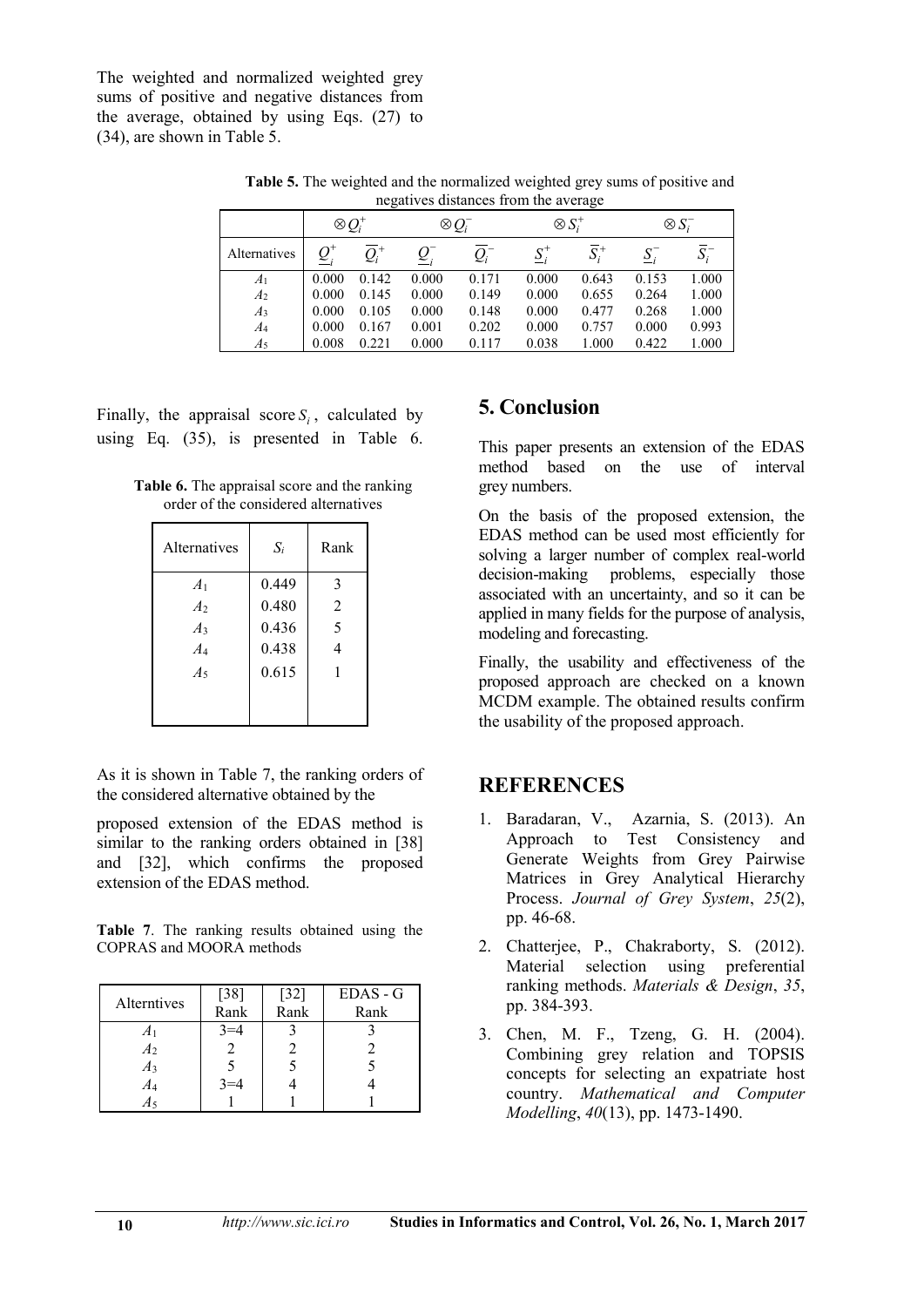- 4. Chen, T. Y. (2012). Comparative analysis of SAW and TOPSIS based on intervalvalued fuzzy sets: Discussions on score functions and weight constraints. *Expert* Systems with Applications, 39(2), *Systems with Applications,* pp. 1848-1861.
- 5. Datta, S., Sahu, N., Mahapatra, S. (2013). Robot selection based on grey-MULTIMOORA approach. *Grey Systems: Theory and Application*, *3*(2), pp.201-232.
- 6. Deng, J. L. (1982). Control problems of grey systems. *Systems & Control Letters*, *1*(5), pp. 288-294.
- 7. Deng, J. L. (1989). Introduction to grey system theory. *The Journal of grey system*, *1*(1), pp.1-24.
- 8. Deng, J. L. (1992). An Introduction to Grey Mathematics–Grey Hazy Set. *Press of Huazhong University of Science and Technology, Wuhan*.
- 9. Ghadikolaei, A. S., Esbouei, S. K., Antucheviciene, J. (2014). Applying fuzzy MCDM for financial performance evaluation of Iranian companies. *Technological and Economic Development of Economy*, *20*(2), pp. 274-291.
- 10. Ghosh, S., Chakraborty, T., Saha, S., Majumder, M., Pal, M. (2016). Development of the location suitability index for wave energy production by ANN and MCDM techniques. *Renewable and Sustainable Energy Reviews*, *59*, pp.1017-1028.
- 11. Hashemkhani Zolfani, S., & Antucheviciene, J. (2012). Team member selecting based on AHP and TOPSIS grey. *Inzinerine Ekonomika-Engineering Economics*, *23*(4), pp.424-434.
- 12. Hashemkhani Zolfani, S., Rezaeiniya, N., Saparauskas, J. (2012). Selecting the best multi-role artist of rock bands of Iran 2000s by applying ANP and TOPSIS grey. *Economic Computation and Economic Cybernetics Studies and Research*, *46*(2), pp.193-211.
- 13. Hwang, C. L., Yoon, K. (1981). *Multiple attribute decision making: methods and applications*. Springer, New York.
- 14.Kaliszewski, I., Podkopaev, D. (2016). Simple additive weighting - A metamodel for multiple criteria decision analysis methods. *Expert Systems with Applications*, *54*(15), pp. 155-161.
- 15. Keshavarz Ghorabaee, M., Zavadskas, E. K., Amiri, M., urskis, Z. (2016). Extended EDAS method for fuzzy multi-criteria decision-making: an application to supplier selection. *International Journal of Computers Communications & Control*, *11*(3), pp.358-371.
- 16. Keshavarz Ghorabaee, M., Zavadskas, E. K., Olfat, L., Turskis, Z. (2015). Multicriteria inventory classification using a new method of evaluation based on distance from average solution (EDAS). *Informatica*, *26*(3), pp. 435-451.
- 17. Kou, G., Lu, Y., Peng, Y., Shi, Y. (2012). Evaluation of classification algorithms using MCDM and rank correlation. *International Journal of Information Technology & Decision Making*, *11*(01), pp. 197-225.
- 18. Kumar Sahu, A., Datta, S., & Sankar Mahapatra, S. (2014). Supply chain performance benchmarking using grey-MOORA approach: An empirical research. *Grey Systems: Theory and Application*, *4*(1), pp. 24-55.
- 19. Leonaviciute, G., Dejus, T., & Antucheviciene, J. (2016). Analysis and prevention of construction site accidents. *Gradevinar*, *68*(05), 399-410.
- 20. Li, M., Jin, L., & Wang, J. (2014). A new MCDM method combining QFD with<br>TOPSIS for knowledge management for knowledge management system selection from the user's perspective in intuitionistic fuzzy environment. *Applied soft computing*, *21*, pp. 28-37.
- 21. Lin, Y. H., Lee, P. C., Chang, T. P., & Ting, H. I. (2008). Multi-attribute group decision making model under the condition of uncertain information. *Automation in Construction*, *17*(6), pp. 792-797.
- 22. Liou, J. J., Tamosaitiene, J., Zavadskas, E. K., Tzeng, G. H. (2016). New hybrid COPRAS-G MADM Model for improving and selecting suppliers in green supply chain management. *International Journal of Production Research*, *54*(1), pp. 114-134.
- 23. Liu, S. F., Lin, Y. (2006). *Grey information: theory and practical applications*. Springer Science & Business Media.